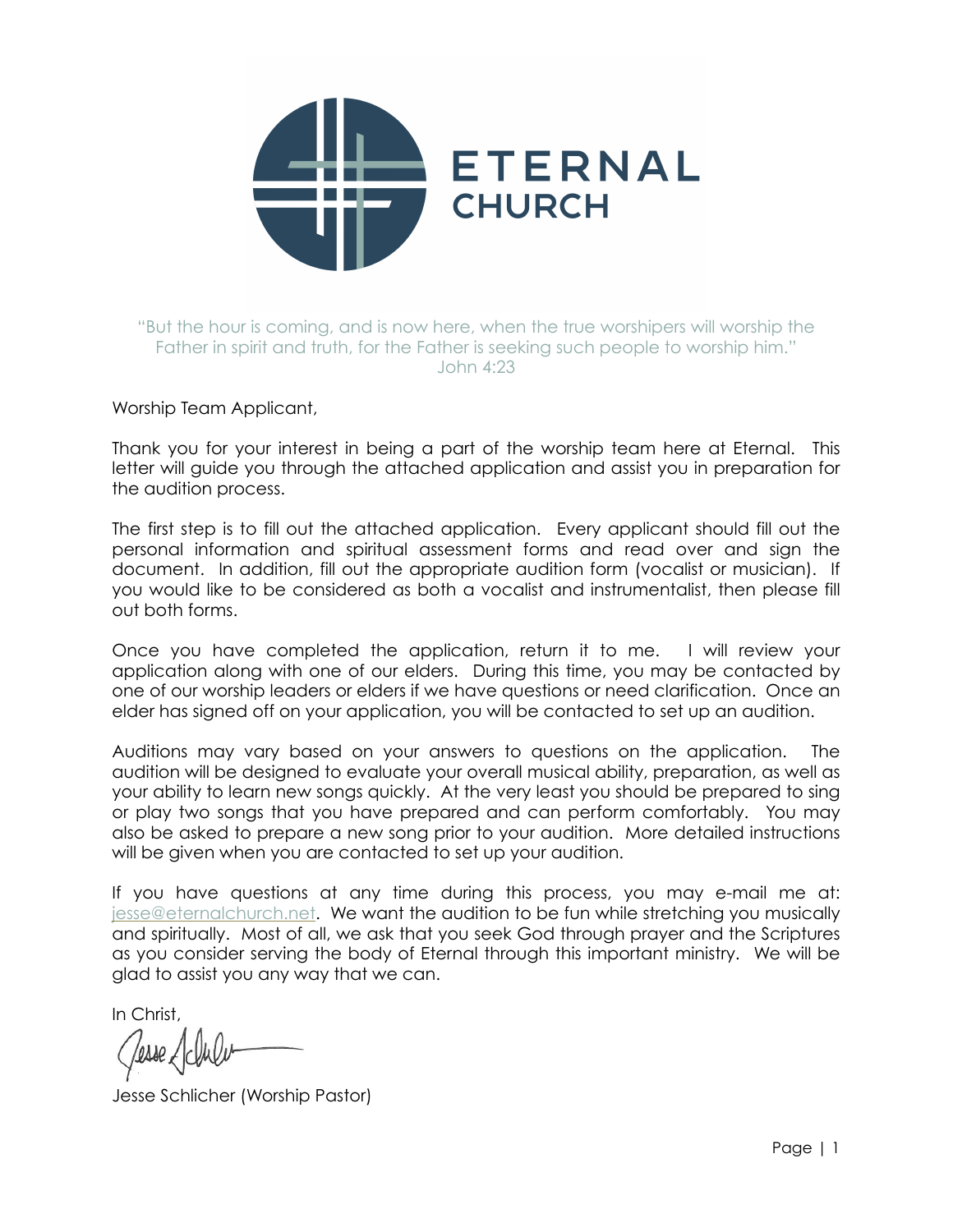#### **WORSHIP TEAM EXPECTATIONS**

## **General Expectations**

Participation in the worship team is a voluntary act of service for God's glory, the church's edification, and individual sanctification. No compensation or special benefits, tangible or intangible, should be expected. If at any point you become unable to abide by the expectations in this document, you should excuse yourself from service, making the leadership aware of this decision as soon as possible.

We believe regular worship team members should be corporate members of Eternal Church or actively investigating membership. We believe all members of Eternal Church should be involved in a community group within Eternal's fellowship or be involved in an approved alternative. As part of the Eternal family, members of the worship team are visibly identified as leaders and are encouraged mutually to submit to church leadership. (Instances may arise when you disagree with the leadership on nonessential matters. In such cases you may ask questions and respectfully disagree but will not seek to undermine the leadership or act in ways that are otherwise hurtful or malicious.)

### **Spiritual Expectations**

Due to the public visibility of worship team members, it should be understood that speech, actions, and overall conduct in life will receive increased scrutiny. Therefore, worship team members should seek to glorify Christ in all actions inside and outside of Sunday morning worship. In order to maintain this, we encourage daily Bible reading and prayer as part of the spiritual preparation to lead our congregation in worship. In everything, team members should seek to act in ways that are loving and humble as befitting a child of God and most glorifying to Him.

#### **Personal Expectations**

Being on the worship team is a pretty significant commitment, especially for a church that currently meets in a YMCA. These are the specific items you are committing to as a worship team member.

- **Communication**: Respond quickly and promptly to monthly requests of availability and notify the worship pastor ASAP when a conflict occurs.
- **Practice**: Prepare and practice songs prior to rehearsal. (Music should be memorized when possible. The intent is that your heart and mind are free to worship. We want to avoid staring at chord charts and just following along.) (Note: Lyrics are projected on the back wall on Sunday mornings for the worship team to view.)
- **Rehearsal**: Attend Thursday rehearsal the weeks you are serving. (Unless otherwise noted, rehearsal will begin at 7:00 p.m. on Thursday and last as long as it takes to comfortably play through each song; usually no longer than 9:00 p.m.)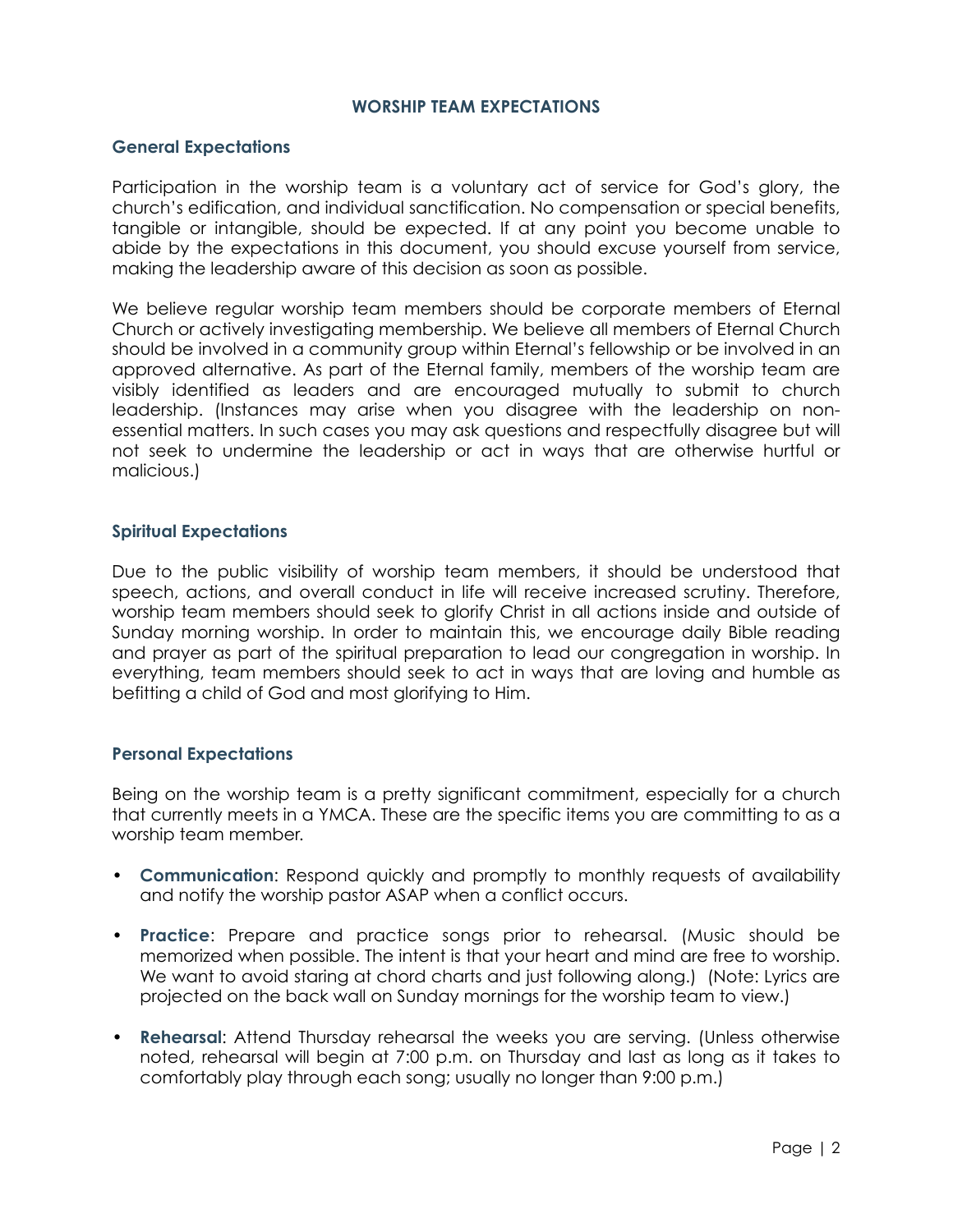- **Saturday Night Set-Up**: We do not require you to serve on this team, but would ask you to consider helping use set up the stage and sound one Saturday a month on a week that you are serving on the worship team. We normally have a team of 3 to 5 people that meet at 6:00 p.m. to get everything ready for the following morning.
- **Sunday Morning Set-Up and Sound Check**: Musicians and vocalists need to be at the YMCA no later than 8:00 a.m. to set up any personal gear and be ready for a sound check.
- **Sunday Morning Worship**: Eternal Church holds one time of worship, which lasts from 10:00 a.m. until approximately 11:30 a.m.
- **Sunday Morning Tear-Down**: The band is responsible for tearing down the stage (carpet) area after church is over.
- **Distractions & Dress**: One of our values as a worship team is to not be distracting. This applies musically by playing well, being tasteful, and not sticking out by trying to do too much. We aren't here to show people how talented we are. We are here to point people to Jesus and help them respond by worshipping through song. This value also applies to the way we dress. We want to dress in a way that doesn't draw any extra attention to ourselves. Instead of having a dress code, I would ask you to be prayerful about how you present yourself on Sunday mornings in the way you dress.

#### **Your signature below indicates that you understand and agree to the above.**

| Signature of Applicant:                                                            | Date: |  |  |
|------------------------------------------------------------------------------------|-------|--|--|
|                                                                                    |       |  |  |
| The signature below indicates that your application has been reviewed by an elder. |       |  |  |
| Reviewed by Elder:                                                                 | Date: |  |  |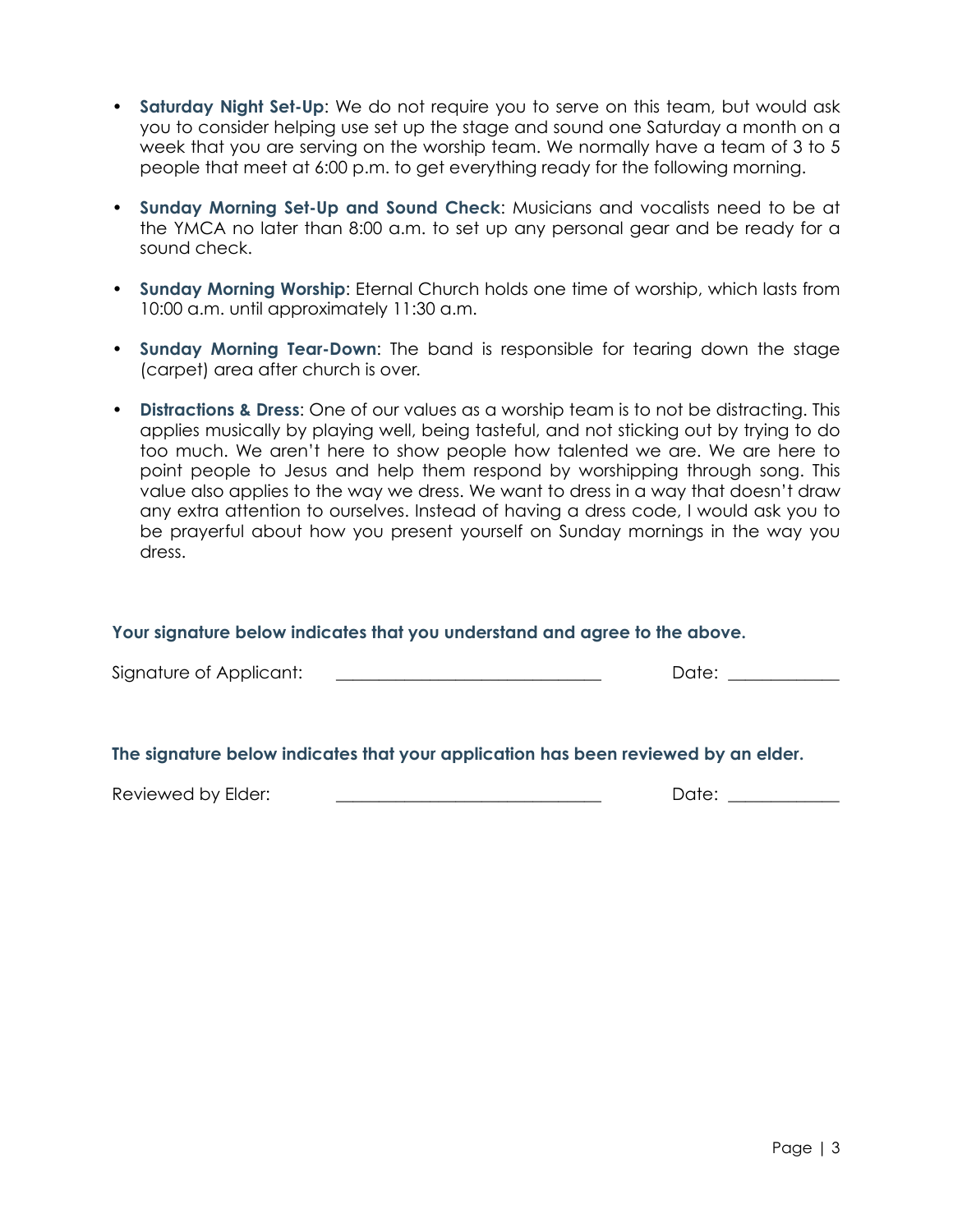# **PERSONAL INFORMATION**

| <b>Address:</b>                                  |  |                                                                                                                                                                                                           |
|--------------------------------------------------|--|-----------------------------------------------------------------------------------------------------------------------------------------------------------------------------------------------------------|
| <b>Home Phone:</b>                               |  | <u> 1989 - Johann Stoff, amerikansk politiker (d. 1989)</u>                                                                                                                                               |
| <b>Cell Phone:</b>                               |  | and the control of the control of the control of the control of the control of the control of the control of the                                                                                          |
|                                                  |  | □ iPhone □ Android □ Windows □ Other: _____________                                                                                                                                                       |
| E-mail:                                          |  | <u> 1989 - Johann Stoff, amerikansk politiker (d. 1989)</u>                                                                                                                                               |
| <b>Marital Status:</b>                           |  | <u> 1989 - Andrea Santa Andrea Andrea Andrea Andrea Andrea Andrea Andrea Andrea Andrea Andrea Andrea Andrea Andr</u>                                                                                      |
| <b>Spouse's Name:</b>                            |  | <u> 1989 - Johann John Stone, meilich aus der Stone († 1989)</u>                                                                                                                                          |
| <b>Children:</b>                                 |  | <u> 1989 - Johann Stoff, amerikansk politiker (d. 1989)</u>                                                                                                                                               |
|                                                  |  | How long have you regularly attended Eternal worship gatherings? _______________                                                                                                                          |
|                                                  |  | Are you an official member of Eternal Church? __________________________________                                                                                                                          |
| do you meet?                                     |  | Are you currently in a community group, and if so, whose group are you in and when                                                                                                                        |
| <b>Occupation:</b>                               |  | ,我们也不会有什么。""我们的人,我们也不会有什么?""我们的人,我们也不会有什么?""我们的人,我们也不会有什么?""我们的人,我们也不会有什么?""我们的人<br><u> 1989 - Johann John Stoff, deutscher Stoffen und der Stoffen und der Stoffen und der Stoffen und der Stoffen u</u> |
| <b>Birthday:</b>                                 |  |                                                                                                                                                                                                           |
| Is there anything else we should know about you? |  |                                                                                                                                                                                                           |
|                                                  |  |                                                                                                                                                                                                           |
|                                                  |  |                                                                                                                                                                                                           |
|                                                  |  |                                                                                                                                                                                                           |
|                                                  |  |                                                                                                                                                                                                           |
|                                                  |  |                                                                                                                                                                                                           |
|                                                  |  |                                                                                                                                                                                                           |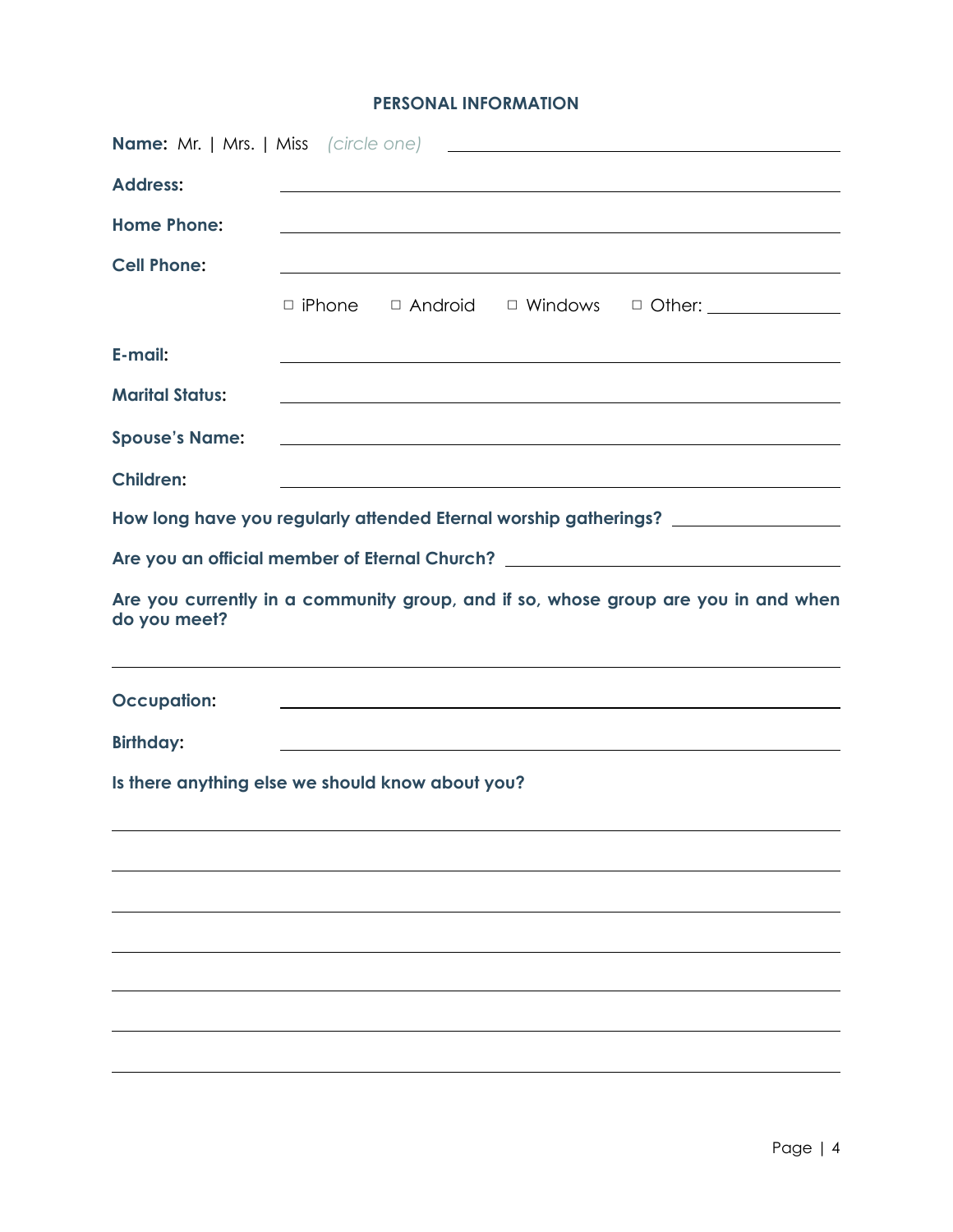### **SPIRITUAL ASSESSMENT**

**Why do you want to be a part of the Eternal Worship Team?** 

**Utilizing Scripture, explain your understanding of the concept of worship.**

**Please describe your relationship with the Lord.** *(i.e. – when you came to know Christ, how your life has changed, things God is doing now, etc.)*

## **Finally, I would ask that you prayerfully consider this:**

Granted, we ALL are sinful and fall short of the glory of God, but is there any reason that you should not be standing in front of the body of Eternal, calling them to worship and respond to our Holy God?

**Yes** | **No** *(circle one)* \_\_\_\_\_\_\_\_\_\_\_\_\_\_\_\_\_\_\_\_\_\_\_\_\_\_\_\_\_\_\_\_\_\_\_\_\_\_\_\_\_\_\_\_\_\_\_\_\_\_\_\_\_\_\_\_\_\_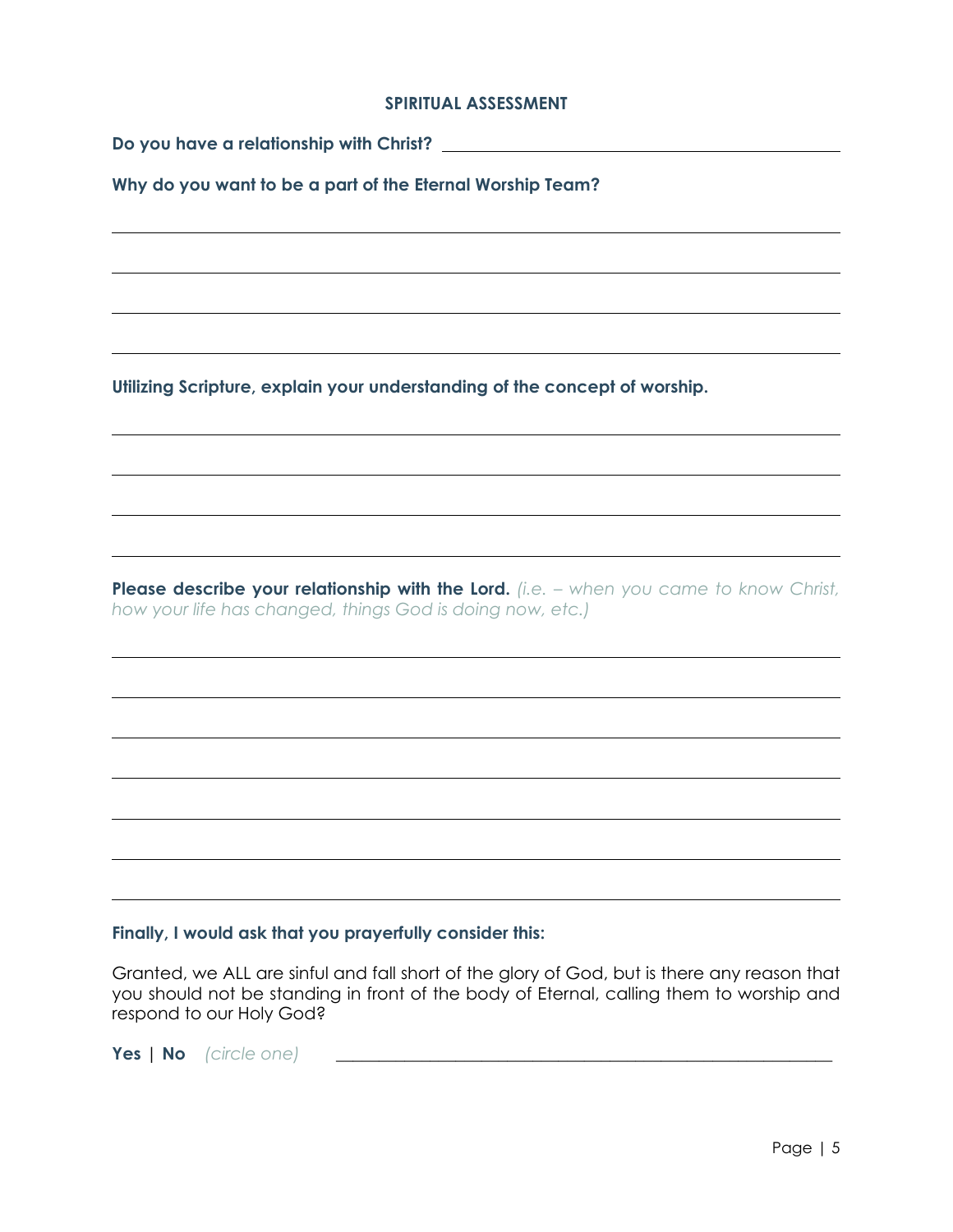# **VOCALIST AUDITION FORM**

*(To be completed only if interested in singing with the worship team.)*

| Select your vocal part: (check all that apply)               |                 |                                                                                        |  |  |  |  |
|--------------------------------------------------------------|-----------------|----------------------------------------------------------------------------------------|--|--|--|--|
| $\Box$ Bass                                                  | $\Box$ Baritone | $\Box$ Tenor                                                                           |  |  |  |  |
| $\Box$ Alto                                                  | $\Box$ Soprano  | $\Box$ Not Sure                                                                        |  |  |  |  |
| I am interested in singing: (check all that apply)           |                 |                                                                                        |  |  |  |  |
| $\Box$ Lead                                                  | □ Harmony       | $\Box$ in the Choir                                                                    |  |  |  |  |
|                                                              |                 | If interested in singing harmony, are you comfortable creating your own harmony parts? |  |  |  |  |
| □ Very Comfortable                                           | □ Comfortable   | □ Not Comfortable                                                                      |  |  |  |  |
| Are you interested in serving as a worship leader?           |                 |                                                                                        |  |  |  |  |
| $\Box$ Yes                                                   | $\Box$ No       |                                                                                        |  |  |  |  |
| Can you read music?                                          |                 |                                                                                        |  |  |  |  |
| $\Box$ Yes                                                   | $\Box$ No       |                                                                                        |  |  |  |  |
| Please describe any musical experience you've had:           |                 |                                                                                        |  |  |  |  |
|                                                              |                 |                                                                                        |  |  |  |  |
|                                                              |                 |                                                                                        |  |  |  |  |
|                                                              |                 |                                                                                        |  |  |  |  |
|                                                              |                 |                                                                                        |  |  |  |  |
|                                                              |                 |                                                                                        |  |  |  |  |
| Please list a few of your main musical influences or styles: |                 |                                                                                        |  |  |  |  |
|                                                              |                 |                                                                                        |  |  |  |  |

 $\_$  , and the set of the set of the set of the set of the set of the set of the set of the set of the set of the set of the set of the set of the set of the set of the set of the set of the set of the set of the set of th

\_\_\_\_\_\_\_\_\_\_\_\_\_\_\_\_\_\_\_\_\_\_\_\_\_\_\_\_\_\_\_\_\_\_\_\_\_\_\_\_\_\_\_\_\_\_\_\_\_\_\_\_\_\_\_\_\_\_\_\_\_\_\_\_\_\_\_\_\_\_\_\_\_\_\_\_\_\_\_\_\_\_\_\_\_

\_\_\_\_\_\_\_\_\_\_\_\_\_\_\_\_\_\_\_\_\_\_\_\_\_\_\_\_\_\_\_\_\_\_\_\_\_\_\_\_\_\_\_\_\_\_\_\_\_\_\_\_\_\_\_\_\_\_\_\_\_\_\_\_\_\_\_\_\_\_\_\_\_\_\_\_\_\_\_\_\_\_\_\_\_